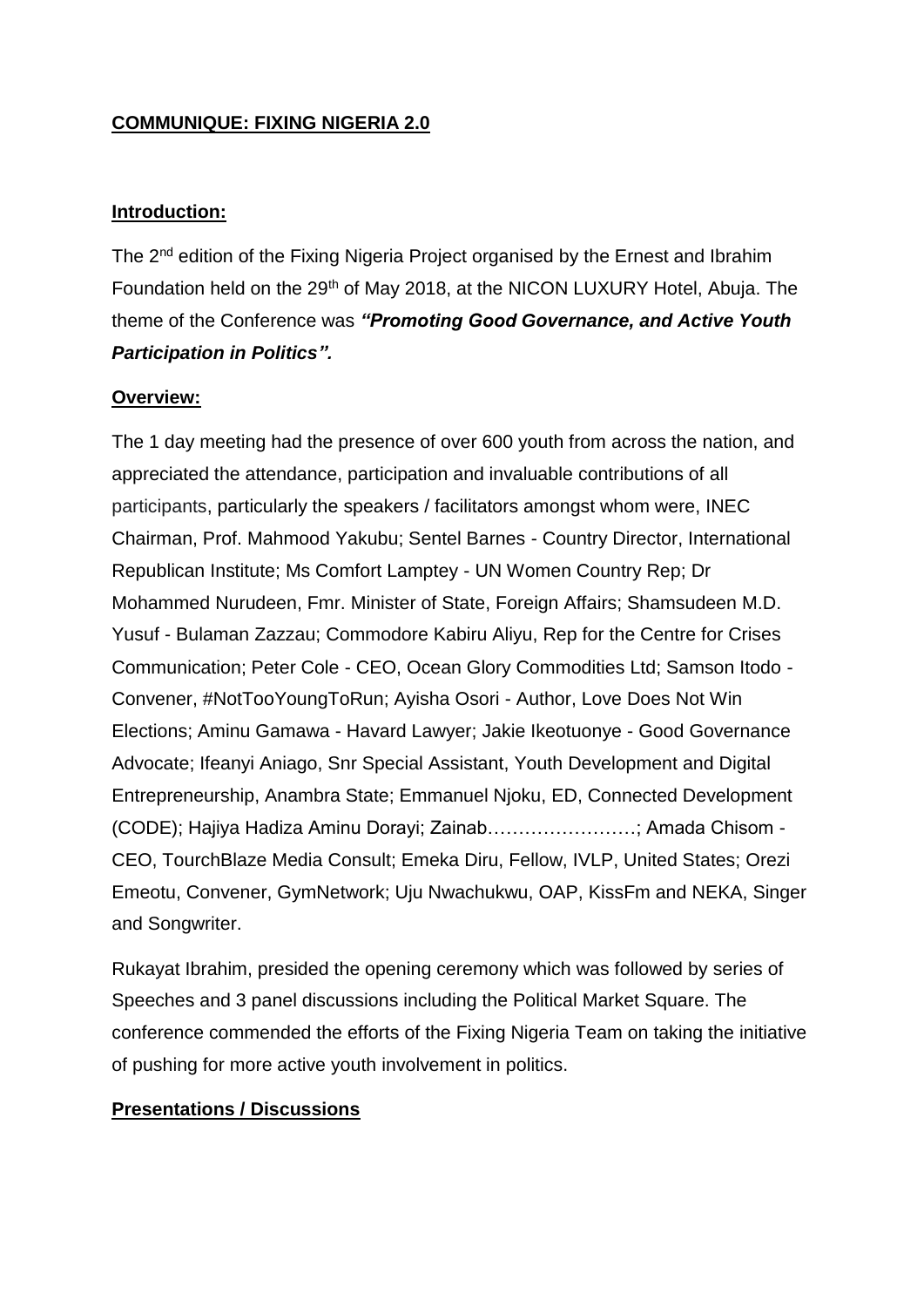# Rukayat Ibrahim in her opening remark welcomed all participants and expressed optimism in the line-up of speakers present for the event. In her speech, she stated

*"We can't have good governance, youth participation and decision making in politics without being patriotic participants in the process. I see patriotism as an important aspect of any nation building because without national loyalty, strong devotion, and support towards each other and our country Nigeria, we cannot achieve the greatness we are striving to reach.* 

*To become true patriots and unite together as a nation, we must appreciate the many differences, complexities, and diversity that makes us Nigeria. We must fight against bigotry and discriminatory practices across our institutions and public offices. We must celebrate together our various spiritual, ethnic, and tribal differences to become the Nigeria we all hope and pray so much to one day witness".* 

This was immediately followed by a Paper titled………………………….by Dr Nurudeen Mohammed who highlighted on the importance of mobilizing ideas towards specific goals with which we can hold the government accountable. He also stressed the need for need for youth to mobilize along political lines to challenge their ideals.

The second paper "Indices of Good Governance" by Commodore Kabiru Aliyu representative of the Center for Crisis Control and International Development highlighted the six dimensions of good governance, Accountability, Political Stability, Rule of Law, Government Effectiveness, Transparency, Control of Corruption, and Regulatory Quality. He also stressed the need for transformational leadership style as a model for achieving good governance.

The Convener of the #NotTooYoungToRun Samson Itodo, in his thought provoking speech highlighted the ills that we've become accustomed to due to political correctness. He stated that the greatest threat to 2019 elections are uninformed voters. With over 60% of our population as youth, yet only 29m voters determined our fate. He said "politics is everything, and as youths, we must get involved and ask the right questions". We must engage our elected reps and hold them accountable. He further stressed the need for youths to Unite and to achieve this we must align in our values and interests.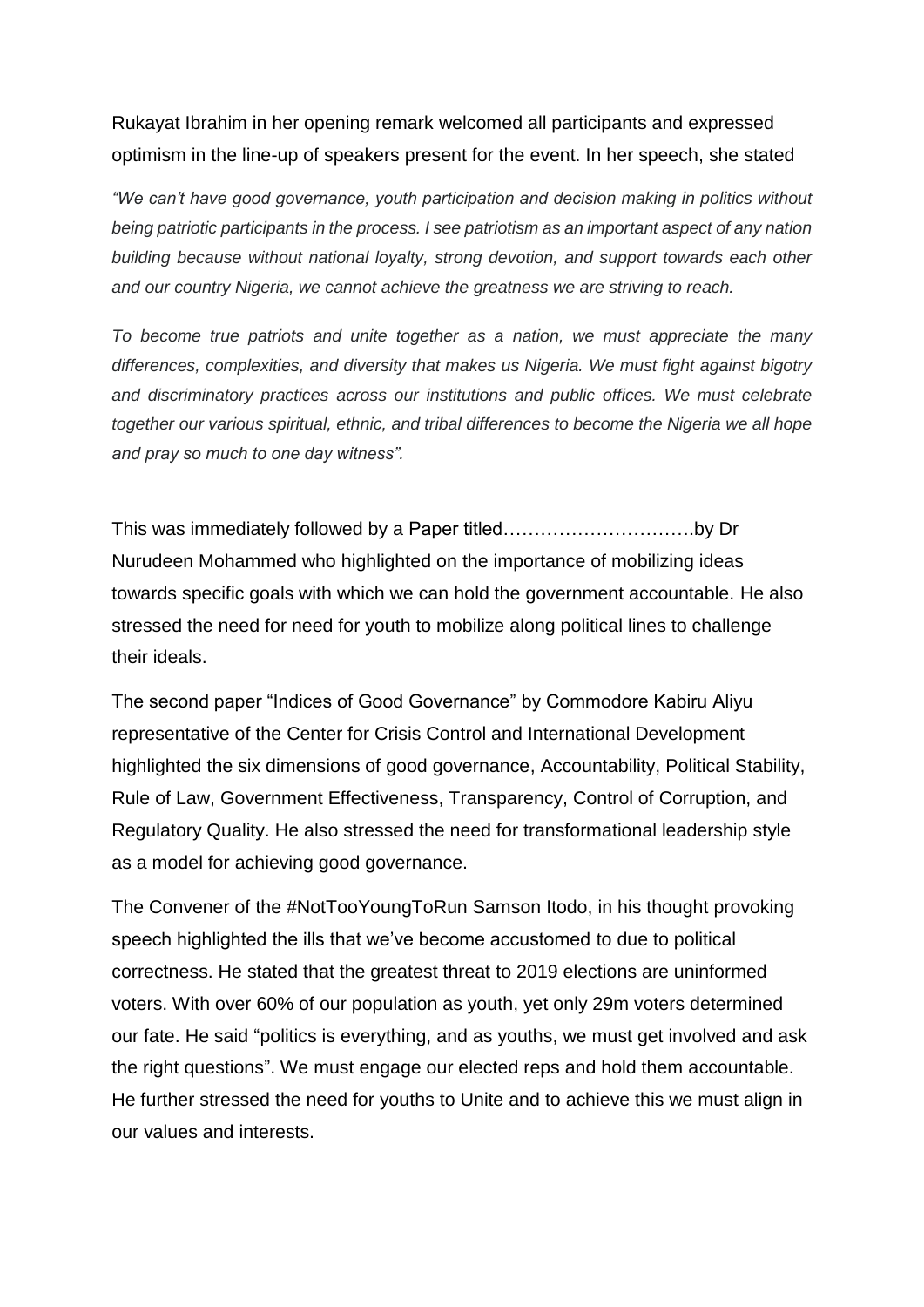The First plenary anchored by Rukayat Ibrahim on the topic "Youth in Politics" had on the panel Smason Itodo, Dr Nurudeen Mohammed, Engr. Ifeanyi Aniago, and Aisha Osori who talked about her experience as a young person who ran for office stated that, politics in Nigeria is an industry that doesn't like outsiders. She stated that Nigeria still has the lowest number of women in parliament today and encouraged young people to think differently, join a political party, get your PVCs, and to Love Nigeria before Nigeria Loves us. Mr Ifeanyi Aniago in his statement said, Power is not given, that if the youth want power, they must dare to take it. He said, young people should get tired of listing our challenges but focus on developing ourselves and come up with ideas to address our current issues.

The participants were not left out, as they were given opportunities to ask their questions and also make contributions to the conversation.

# The Royal Father of the day Bldr. Shamsudeen Yusuf- Bulaman Zazzau delivered a compelling paper he titled "Nobody"….

The second plenary on "Good Governance and Right Leadership" was anchored by Orezi Emeotu with discussants; Mrs Jackie Iketuonye, Emmanuel Njoku, Amb.Peter Cole, Hajiya Hadiza Aminu Dorayi, Zainab………….,

The third plenary "Political Market Sqaure" anchored by Emeka Diri, was a platform given to the representatives of the various political parties to share their party ideologies. On this panel we saw the representatives of the APC Mr Abu Andrew Abu, Engr. Ifeanyi Aniago, representing APGA, Dennis Inyang for Social Demcratic Party, Kunle Lawal for KOWA Party, Dr Tanko Yunusa for NCP. Also on the panel was the representative of the UN Women Mr Desmond Oseloboa who spoke on the role of the UN Women in the political space. Also the country Director of the International Republican Institute, Mr Sentell Barnes talked about the work of the institute on engaging the youth through the political process.

#### **Comments and Suggestions**

- ➢ INEC to make the process of registration and collection of PVCs easier
- ➢ Character, Capacity and Competency is key criteria into an elected office.